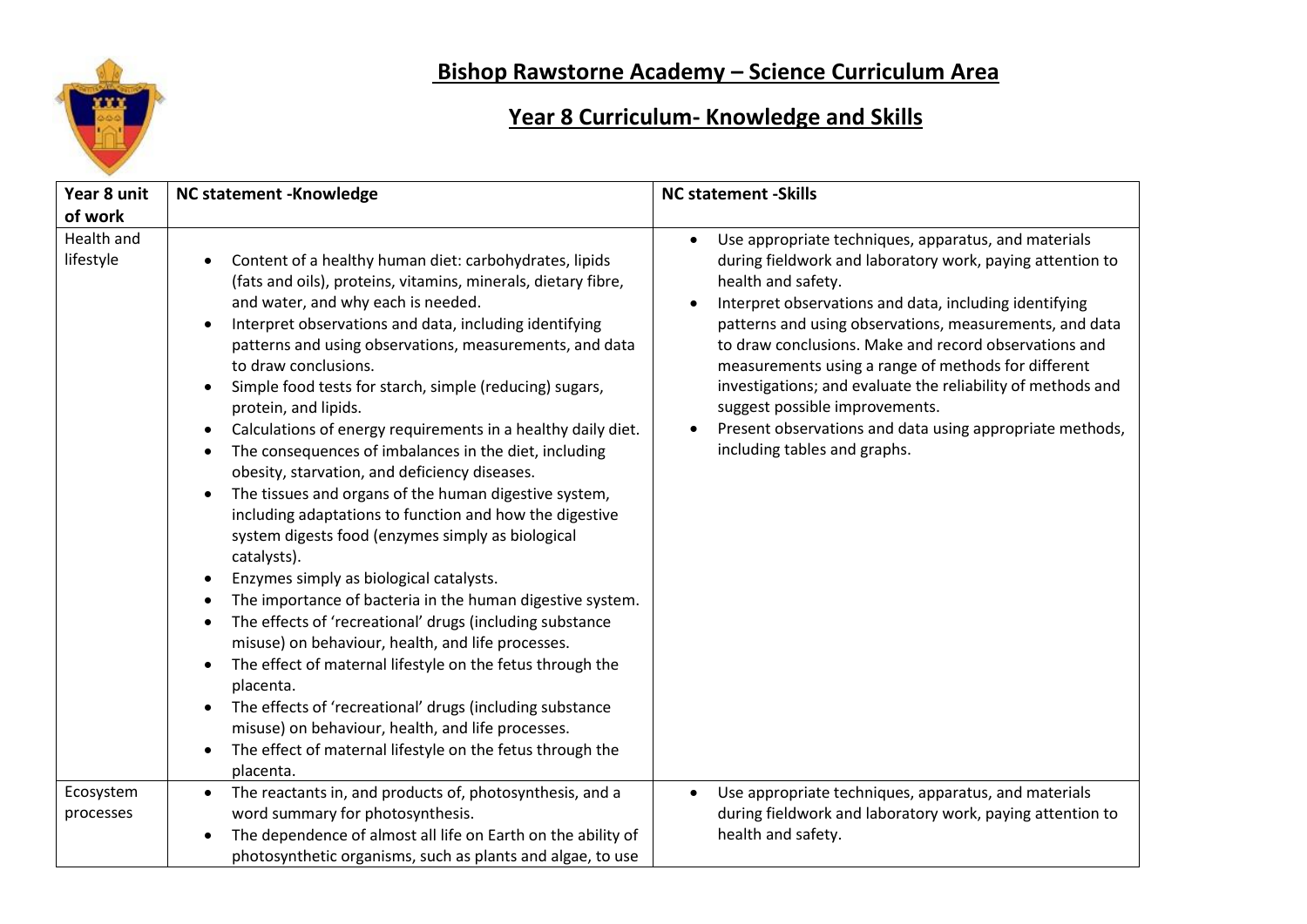|                                   | sunlight in photosynthesis to build organic molecules that<br>are an essential energy store and to maintain levels of<br>oxygen and carbon dioxide in the atmosphere.<br>The adaptations of leaves for photosynthesis.<br>The role of leaf stomata in gas exchange in plants.<br>Plants making carbohydrates in their leaves by<br>photosynthesis and gaining minerals, nutrients, and water<br>from the soil via their roots.<br>Undertake basic data analysis including simple statistical<br>techniques.<br>Chemosynthesis in bacteria and other organisms.<br>Aerobic respiration in living organisms, including the<br>breakdown of organic molecules to enable all the other<br>chemical processes necessary for life.<br>A word summary for aerobic respiration.<br>Anaerobic respiration in living organisms, including the<br>breakdown of organic molecules to enable all the other<br>chemical processes necessary for life.<br>The process of anaerobic respiration in humans and<br>$\bullet$<br>microorganisms, including fermentation, and a word<br>summary for anaerobic respiration.<br>The differences between aerobic and anaerobic respiration<br>in terms of the reactants, the products formed, and the<br>implications for the organism.<br>The interdependence of organisms in an ecosystem,<br>including food webs and insect pollinated crops.<br>How organisms affect, and are affected by, their<br>environment, including the accumulation of toxic<br>materials.<br>The interdependence of organisms in an ecosystem,<br>including food webs and insect pollinated crops. | Make and record observations and measurements using a<br>$\bullet$<br>range of methods for different investigations; and evaluate<br>the reliability of methods and suggest possible<br>improvements.<br>Understand that scientific methods and theories develop<br>as earlier explanations are modified to take account of new<br>evidence and ideas.<br>Select, plan, and carry out the most appropriate types of<br>scientific enquiries to test predictions, including identifying<br>independent, dependent, and control variables, where<br>appropriate.<br>Biology<br>$\bullet$<br>Evaluate data, showing awareness of potential sources of<br>random and systematic error.<br>Present observations and data using appropriate methods,<br>including tables and graphs.<br>Apply sampling techniques. |
|-----------------------------------|----------------------------------------------------------------------------------------------------------------------------------------------------------------------------------------------------------------------------------------------------------------------------------------------------------------------------------------------------------------------------------------------------------------------------------------------------------------------------------------------------------------------------------------------------------------------------------------------------------------------------------------------------------------------------------------------------------------------------------------------------------------------------------------------------------------------------------------------------------------------------------------------------------------------------------------------------------------------------------------------------------------------------------------------------------------------------------------------------------------------------------------------------------------------------------------------------------------------------------------------------------------------------------------------------------------------------------------------------------------------------------------------------------------------------------------------------------------------------------------------------------------------------------------------------------------------------------------------------------|--------------------------------------------------------------------------------------------------------------------------------------------------------------------------------------------------------------------------------------------------------------------------------------------------------------------------------------------------------------------------------------------------------------------------------------------------------------------------------------------------------------------------------------------------------------------------------------------------------------------------------------------------------------------------------------------------------------------------------------------------------------------------------------------------------------|
| Adaptations<br>and<br>inheritance | The variation between species and between individuals of<br>the same species means some organisms compete more<br>successfully, which can drive natural selection.<br>Differences between species.                                                                                                                                                                                                                                                                                                                                                                                                                                                                                                                                                                                                                                                                                                                                                                                                                                                                                                                                                                                                                                                                                                                                                                                                                                                                                                                                                                                                       | Interpret observations and data, including identifying<br>$\bullet$<br>patterns and using observations, measurements, and data<br>to draw conclusions. Present observations and data using<br>appropriate methods, including tables and graphs.<br>Understand that scientific methods and theories develop<br>as earlier explanations are modified to take account of new                                                                                                                                                                                                                                                                                                                                                                                                                                    |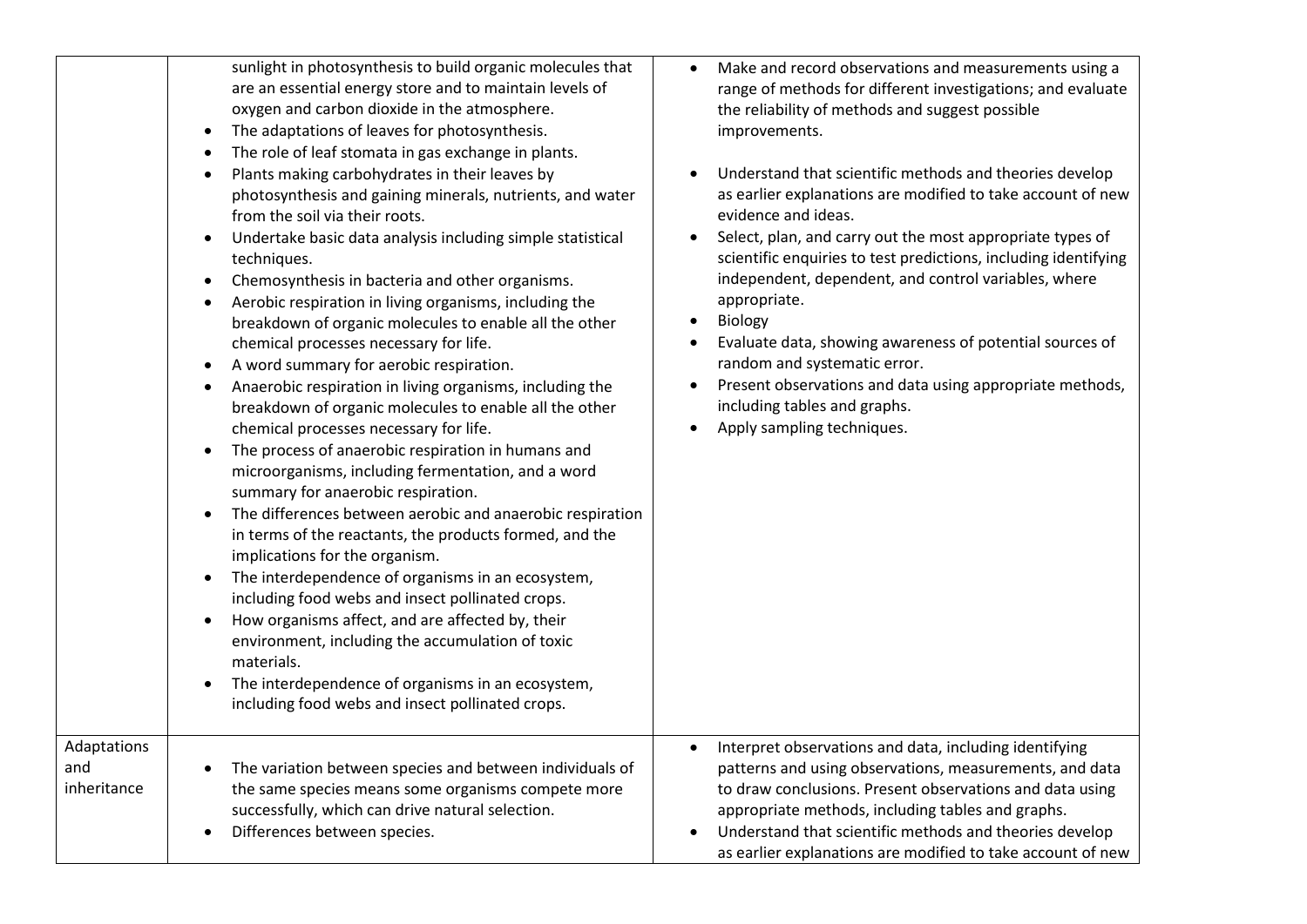|                       | Changes in the environment may leave individuals within a<br>$\bullet$<br>species, and some entire species, less well adapted to<br>compete successfully and reproduce, which in turn may<br>lead to extinction.<br>Differences between species.<br>$\bullet$<br>The variation between individuals within a species being<br>continuous or discontinuous, to include measurement and<br>graphical representation of variation.<br>Heredity as the process by which genetic information is<br>transmitted from one generation to the next<br>A simple model of chromosomes, genes, and DNA in<br>heredity, including the part played by Watson, Crick,<br>Wilkins, and Franklin in the development of the DNA<br>model.<br>How organisms affect, and are affected by, the<br>$\bullet$<br>environment<br>The variation between species and between individuals of<br>$\bullet$<br>the same species, natural selection.<br>Present reasoned explanations, including explaining data in<br>$\bullet$<br>relation to predictions and hypotheses.<br>Changes in the environment may leave individuals within a<br>species, and some entire species, less well adapted to<br>compete successfully and reproduce, which in turn may<br>lead to extinction. | evidence and ideas, together with the importance of<br>publishing results and peer review.<br>Understand that scientific methods and theories develop<br>as earlier explanations are modified to take account of new<br>evidence and ideas, together with the importance of<br>publishing results and peer review.                                                  |
|-----------------------|-----------------------------------------------------------------------------------------------------------------------------------------------------------------------------------------------------------------------------------------------------------------------------------------------------------------------------------------------------------------------------------------------------------------------------------------------------------------------------------------------------------------------------------------------------------------------------------------------------------------------------------------------------------------------------------------------------------------------------------------------------------------------------------------------------------------------------------------------------------------------------------------------------------------------------------------------------------------------------------------------------------------------------------------------------------------------------------------------------------------------------------------------------------------------------------------------------------------------------------------------------|---------------------------------------------------------------------------------------------------------------------------------------------------------------------------------------------------------------------------------------------------------------------------------------------------------------------------------------------------------------------|
|                       | The importance of maintaining biodiversity and the use of<br>gene banks to preserve hereditary material.                                                                                                                                                                                                                                                                                                                                                                                                                                                                                                                                                                                                                                                                                                                                                                                                                                                                                                                                                                                                                                                                                                                                            |                                                                                                                                                                                                                                                                                                                                                                     |
| The periodic<br>table | The Periodic Table: metals and non-metals.<br>The properties of metals and non-metals.<br>The chemical properties of metal and non-metal oxides<br>with respect to acidity.<br>The Periodic Table: periods and groups.<br>$\bullet$<br>The principles underpinning the Mendeleev Periodic Table.<br>The varying physical and chemical properties of different<br>elements.<br>How patterns in reactions can be predicted with reference<br>to the Periodic Table.<br>The varying physical and chemical properties of different<br>elements.                                                                                                                                                                                                                                                                                                                                                                                                                                                                                                                                                                                                                                                                                                         | Interpret observations and data, including identifying<br>$\bullet$<br>patterns and using observations, measurements, and data<br>to draw conclusions. Apply mathematical concepts and<br>calculate results.<br>Chemistry<br>$\bullet$<br>Make and record observations and measurements using a<br>range of methods for different investigations.<br>Evaluate risks |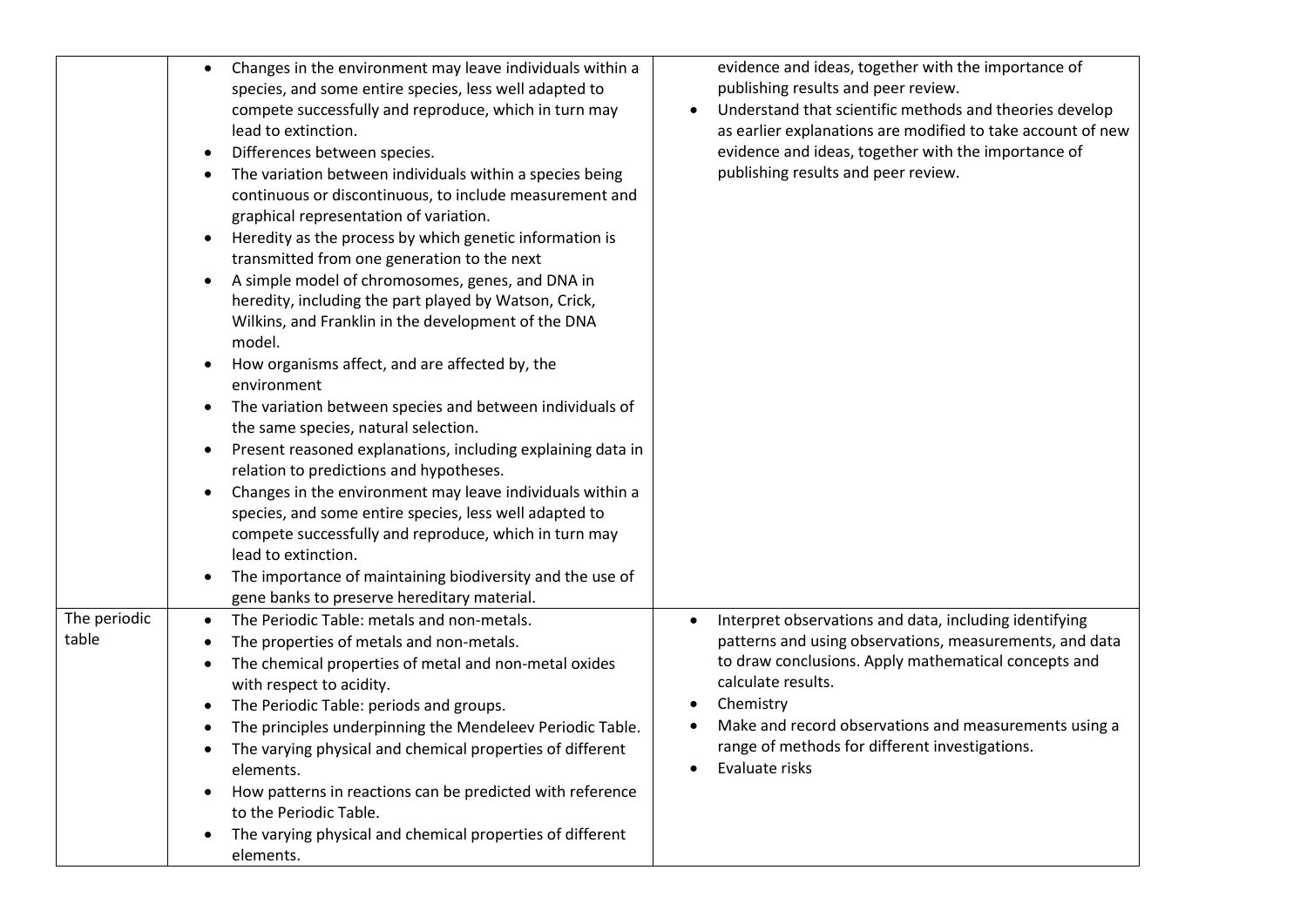|                          | How patterns in reactions can be predicted with reference<br>$\bullet$<br>to the<br>The varying physical and chemical properties of different<br>elements.<br>How patterns in reactions can be predicted with reference<br>$\bullet$<br>to the Periodic Table.                                                                                                                                                                                                                                                                                                                                                                                                                                                             |                                                                                                                                                                                                                                                                                                                                                                                                                                                                                                                                                                                            |
|--------------------------|----------------------------------------------------------------------------------------------------------------------------------------------------------------------------------------------------------------------------------------------------------------------------------------------------------------------------------------------------------------------------------------------------------------------------------------------------------------------------------------------------------------------------------------------------------------------------------------------------------------------------------------------------------------------------------------------------------------------------|--------------------------------------------------------------------------------------------------------------------------------------------------------------------------------------------------------------------------------------------------------------------------------------------------------------------------------------------------------------------------------------------------------------------------------------------------------------------------------------------------------------------------------------------------------------------------------------------|
| Separation<br>techniques | The concept of a pure substance.<br>$\bullet$<br>Mixtures, including dissolving.<br>The identification of pure substances.<br>Mixtures, including dissolving.<br>The identification of pure substances.<br>Mixtures, including dissolving.<br>Simple techniques for separating mixtures: filtration,<br>evaporation.<br>Simple techniques for separating mixtures: evaporation,<br>$\bullet$<br>distillation.<br>Simple techniques for separating mixtures:<br>$\bullet$<br>chromatography.                                                                                                                                                                                                                                | Use appropriate techniques, apparatus, and materials<br>during fieldwork and laboratory work.<br>Interpret observations and data, including identifying<br>patterns and using observations, measurements, and data<br>to draw conclusions. Select, plan, and carry out the most<br>appropriate types of scientific enquiries to test predictions,<br>including identifying independent, dependent, and control<br>variables, where appropriate.<br>Use appropriate techniques, apparatus, and materials<br>during fieldwork and laboratory work, paying attention to<br>health and safety. |
| Metals and<br>acids      | The order of metals and carbon in the reactivity series.<br>$\bullet$<br>The order of metals and carbon in the reactivity series.<br>The order of metals and carbon in the reactivity series.<br>Combustion, thermal decomposition, oxidation, and<br>displacement reactions.<br>The order of metals and carbon in the reactivity series.<br>$\bullet$<br>Make predictions using scientific knowledge and<br>$\bullet$<br>understanding.<br>The order of metals and carbon in the reactivity series.<br>$\bullet$<br>The use of carbon in obtaining metals from metal oxides.<br>$\bullet$<br>Properties of ceramics (qualitative).<br>٠<br>Properties of polymers (qualitative).<br>Properties of composites<br>$\bullet$ | Interpret observations and data, including identifying<br>$\bullet$<br>patterns and using observations, measurements, and data<br>to draw conclusions.<br>Select, plan, and carry out the most appropriate types of<br>scientific enquiries to test predictions, including identifying<br>independent, dependent, and control variables, where<br>appropriate                                                                                                                                                                                                                              |
| The Earth                | The composition of the Earth.<br>$\bullet$<br>The structure of the Earth.<br>The composition of the atmosphere.<br>$\bullet$                                                                                                                                                                                                                                                                                                                                                                                                                                                                                                                                                                                               | Present observations and data using appropriate methods,<br>$\bullet$<br>including tables and graphs.                                                                                                                                                                                                                                                                                                                                                                                                                                                                                      |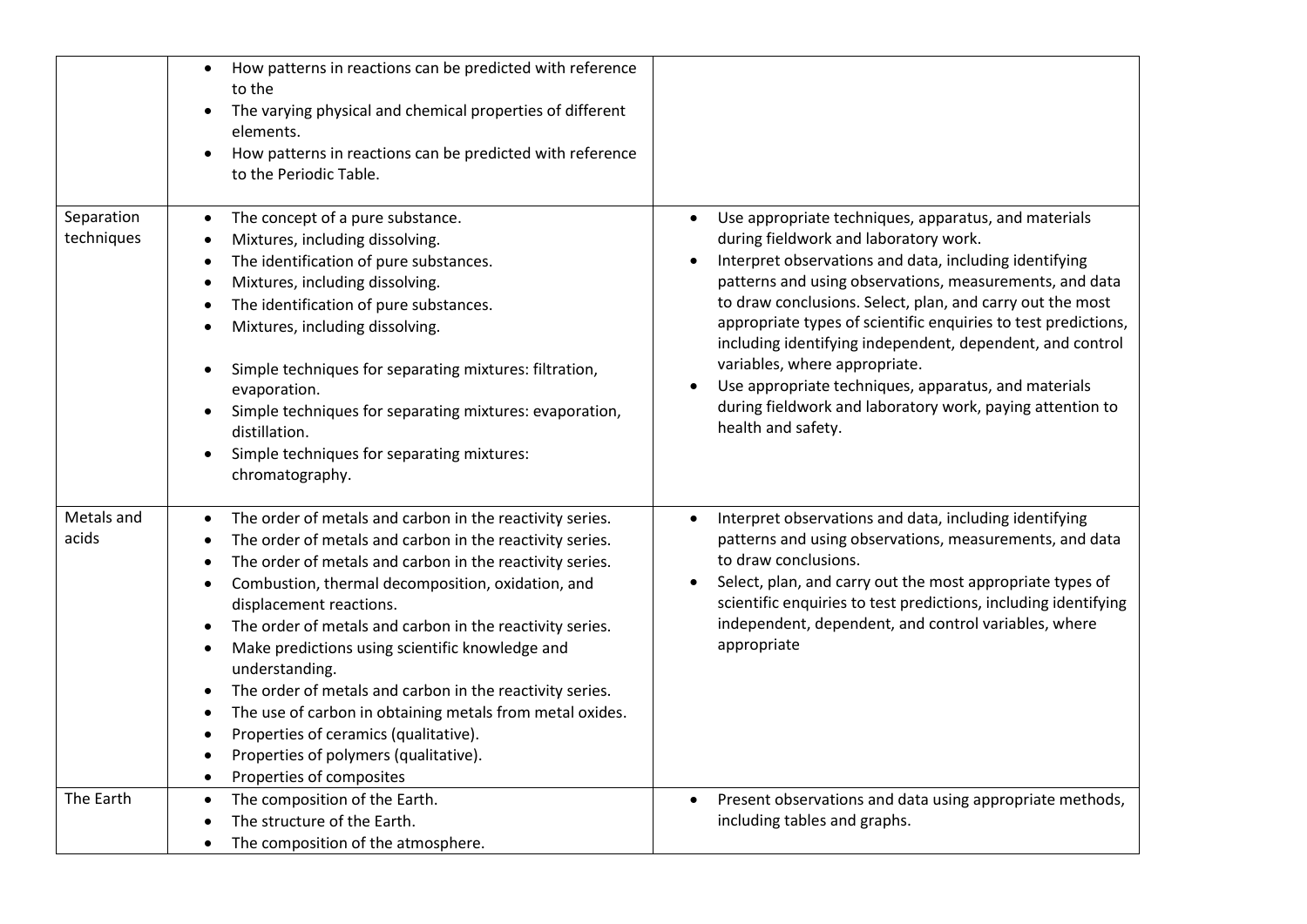|                                 | The formation of sedimentary rocks.<br>$\bullet$<br>The formation of igneous and metamorphic rocks.<br>The rock cycle.<br>The carbon cycle.<br>The production of carbon dioxide by human activity and<br>$\bullet$<br>the impact on climate.<br>The production of carbon dioxide by human activity and<br>the impact on climate.<br>Earth as a source of limited resources and the efficacy of<br>recycling.                                                                                                                                                                                                                                                                                                                                                                                                                                                                                                                                                                                                                                                                                                                 | Interpret observations and data, including identifying<br>patterns and using observations, measurements, and data<br>to draw conclusions.<br>Make predictions using scientific knowledge and<br>understanding. Present observations and data using<br>appropriate methods.<br>Apply mathematical concepts and calculate results.                                                                                                                                                                                                                                                                                                                                                                                                                                                                                        |
|---------------------------------|------------------------------------------------------------------------------------------------------------------------------------------------------------------------------------------------------------------------------------------------------------------------------------------------------------------------------------------------------------------------------------------------------------------------------------------------------------------------------------------------------------------------------------------------------------------------------------------------------------------------------------------------------------------------------------------------------------------------------------------------------------------------------------------------------------------------------------------------------------------------------------------------------------------------------------------------------------------------------------------------------------------------------------------------------------------------------------------------------------------------------|-------------------------------------------------------------------------------------------------------------------------------------------------------------------------------------------------------------------------------------------------------------------------------------------------------------------------------------------------------------------------------------------------------------------------------------------------------------------------------------------------------------------------------------------------------------------------------------------------------------------------------------------------------------------------------------------------------------------------------------------------------------------------------------------------------------------------|
| Electricity<br>and<br>magnetism | Separation of positive or negative charges when objects<br>are rubbed together: transfer of electrons, forces between<br>charged objects.<br>The idea of electric field, forces acting across the space<br>$\bullet$<br>between objects not in contact.<br>Non-contact forces: forces due to static electricity.<br>Using physical processes and mechanisms, rather than<br>$\bullet$<br>energy, to explain the intermediate steps that bring about<br>changes in systems.<br>Electric current, measured in amperes in circuits.<br>Current as a flow of charge.<br>Using physical processes and mechanisms, rather than<br>energy, to explain the intermediate steps that bring about<br>changes in systems.<br>Potential difference, measured in volts.<br>Battery and bulb ratings.<br>Series and parallel circuits, currents add where branches<br>meet.<br>Resistance, measured in ohms, as the ratio of potential<br>difference (p.d.) to current.<br>Differences in resistance between conducting and<br>$\bullet$<br>insulating components (quantitative).<br>Magnetic poles, attraction and repulsion.<br>$\bullet$ | Interpret observations and data, including identifying<br>patterns and using observations, measurements, and data<br>to draw conclusions.<br>Use appropriate techniques, apparatus, and materials<br>during fieldwork and laboratory work, paying attention to<br>health and safety.<br>Select, plan, and carry out the most appropriate types of<br>scientific enquiries to test predictions, including identifying<br>independent, dependent, and control variables, where<br>appropriate.<br>Make and record observations and measurements using a<br>range of methods for different investigations; and evaluate<br>the reliability of methods and suggest possible<br>improvements.<br>Make predictions using scientific knowledge and<br>understanding.<br>Identify further questions arising from their results. |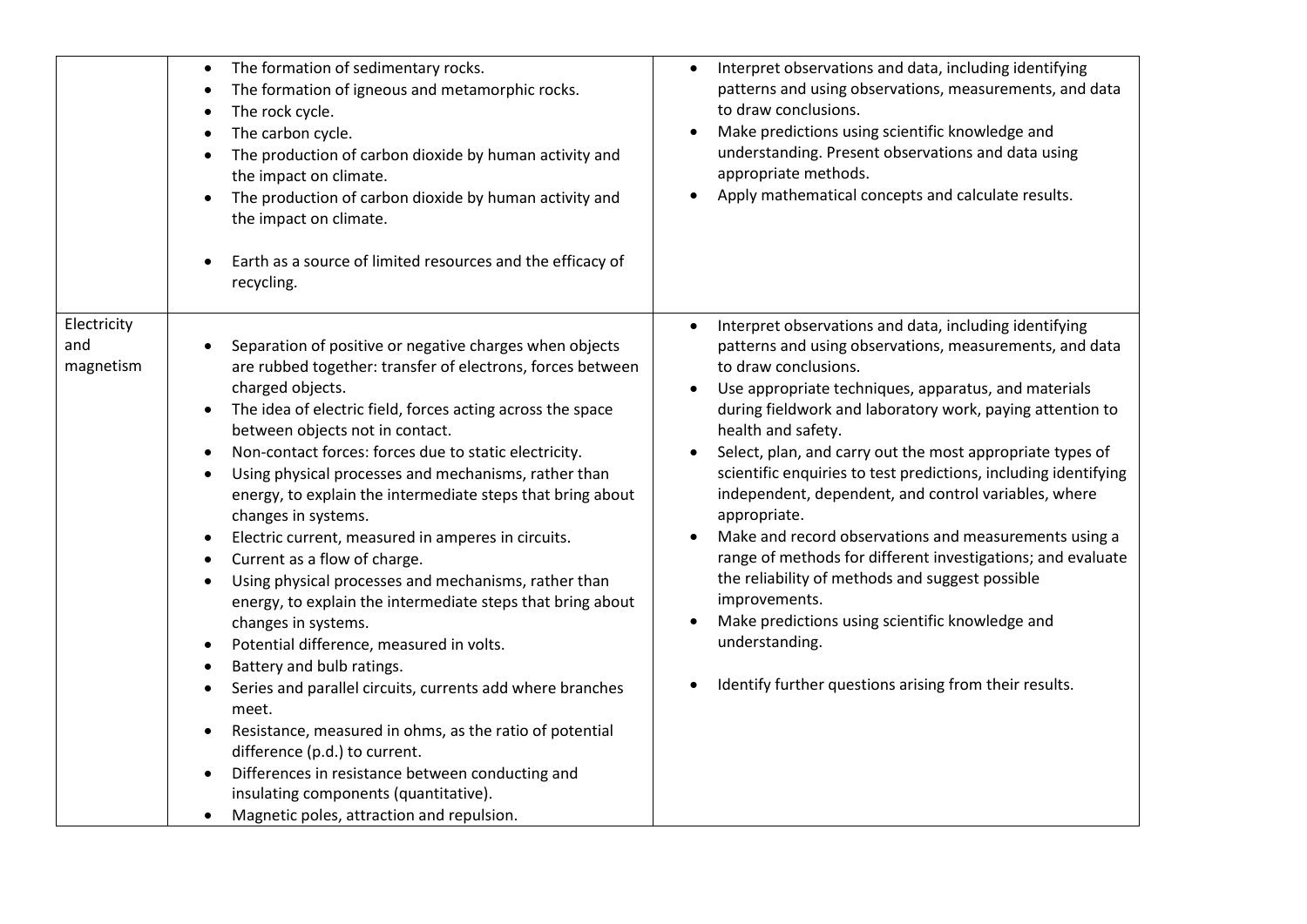| by field lines.<br>$\bullet$<br>changes in systems.<br>$\bullet$<br>motors (principles only).                                                                                                                             | Magnetic fields by plotting with compass, representation<br>Earth's magnetism, compass, and navigation.<br>Non-contact forces: forces between magnets.<br>Using physical processes and mechanisms, rather than<br>energy, to explain the intermediate steps that bring about<br>The magnetic effect of a current, electromagnets, D.C.                                                                                                                                                                                                                                                                                                                                                                                                                                                                                                                                                                                                                                                                                                                     |                                                                                                                                                                                                                                                                                                                                                                                                                                                                                                                                                                                                                                               |
|---------------------------------------------------------------------------------------------------------------------------------------------------------------------------------------------------------------------------|------------------------------------------------------------------------------------------------------------------------------------------------------------------------------------------------------------------------------------------------------------------------------------------------------------------------------------------------------------------------------------------------------------------------------------------------------------------------------------------------------------------------------------------------------------------------------------------------------------------------------------------------------------------------------------------------------------------------------------------------------------------------------------------------------------------------------------------------------------------------------------------------------------------------------------------------------------------------------------------------------------------------------------------------------------|-----------------------------------------------------------------------------------------------------------------------------------------------------------------------------------------------------------------------------------------------------------------------------------------------------------------------------------------------------------------------------------------------------------------------------------------------------------------------------------------------------------------------------------------------------------------------------------------------------------------------------------------------|
| Energy<br>(kJ).<br>Fuels and energy resources.<br>$\bullet$<br>change.<br>$\bullet$<br>fuels.<br>Energy changes on deformation.<br>hotter to the cooler one.<br>$\bullet$<br>particles.<br>difference; use of insulators. | Comparing energy values of different foods (from labels)<br>Energy as a quantity that can be quantified and calculated;<br>the total energy has the same value before and after a<br>Comparing the starting with the final conditions of a<br>system and describing increases and decreases in the<br>amounts of energy associated with movements,<br>temperature, changes in positions in a field, in elastic<br>distortions and in chemical compositions.<br>Other processes that involve energy transfer: changing<br>motion, dropping an object, completing an electrical<br>circuit, stretching a spring, metabolism of food, burning<br>Heating and thermal equilibrium: temperature difference<br>between two objects leading to energy transfer from the<br>Changes with temperature in motion and spacing of<br>Heating and thermal equilibrium: temperature difference<br>between two objects leading to energy transfer from the<br>hotter to the cooler one, through contact (conduction);<br>such transfers tending to reduce the temperature | Present reasoned explanations, including explaining data in<br>relation to predictions and hypotheses.<br>Make and record observations and measurements using a<br>range of methods for different investigations. Evaluate<br>data, showing awareness of potential sources of random<br>and systematic error.<br>Evaluate risks.<br>Interpret observations and data, including identifying<br>patterns and using observations, measurements, and data<br>to draw conclusions.<br>Make predictions using scientific knowledge and<br>understanding<br>Evaluate data, showing awareness of potential sources of<br>random and systematic error. |